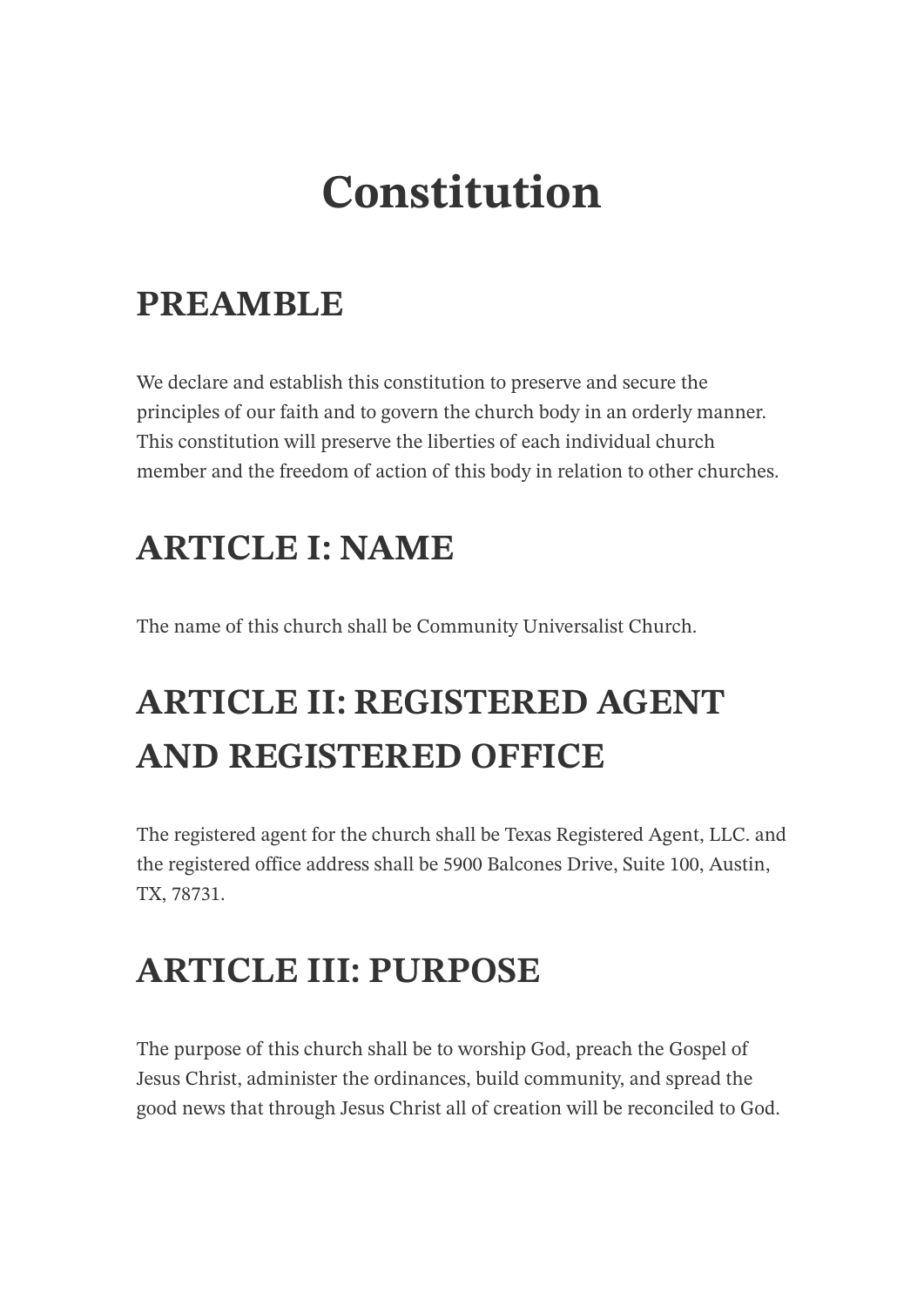# **ARTICLE IV: STATEMENT OF FAITH**

As a diverse faith community, we empower each member of our community to come to their own understanding of and relationship with God. However, we are also a community that continues in a long faith tradition and as such we have a foundational set of beliefs that most of us share.

- 1. We believe in God, who is Love, Light, Truth, and Spirit, the Creator of the universe, whom we are called to seek, know, and love; and whose nature was revealed to the world in the person and teachings of Jesus of Nazareth.
- 2. We believe that the universal commandment is to love and serve one another as we love ourselves.
- 3. We believe in the law of justice by which actions generate consequences, whether to be manifested in this life or the life to come; and that love, grace and forgiveness ultimately overcome the law of justice.
- 4. We believe in the full and final triumph of the grace of God over the powers of sin and death: that the mercy and forgiveness of God are victorious; that this victory of redemption is revealed in the life, death and resurrection of Jesus; and that, therefore, no human being will be condemned or allowed to suffer pain and separation forever.
- 5. We believe every person is the divine offspring of God, created in the image of the Heavenly Parent of all; and that every person is destined to be raised up from imperfection to maturity according to the pattern of the archetypal Christ, the Son of God, the Perfect Human in whose image all humanity shall be transformed.
- 6. We believe in mysterious spiritual phenomena, such as the resurrection of Jesus Christ, which transcend materialistic views of reality.
- 7. We believe that God's Holy Spirit has inspired numerous prophets, saints, philosophers, and mystics throughout history, in a variety of cultures and traditions; and that by reading the Bible (the authoritative textual basis of our faith) and other great texts of spiritual and moral wisdom with a discerning mind, and meditating to connect to the Spirit within, we may all gain a greater understanding of truth, which should be applied for the betterment of ourselves and our world.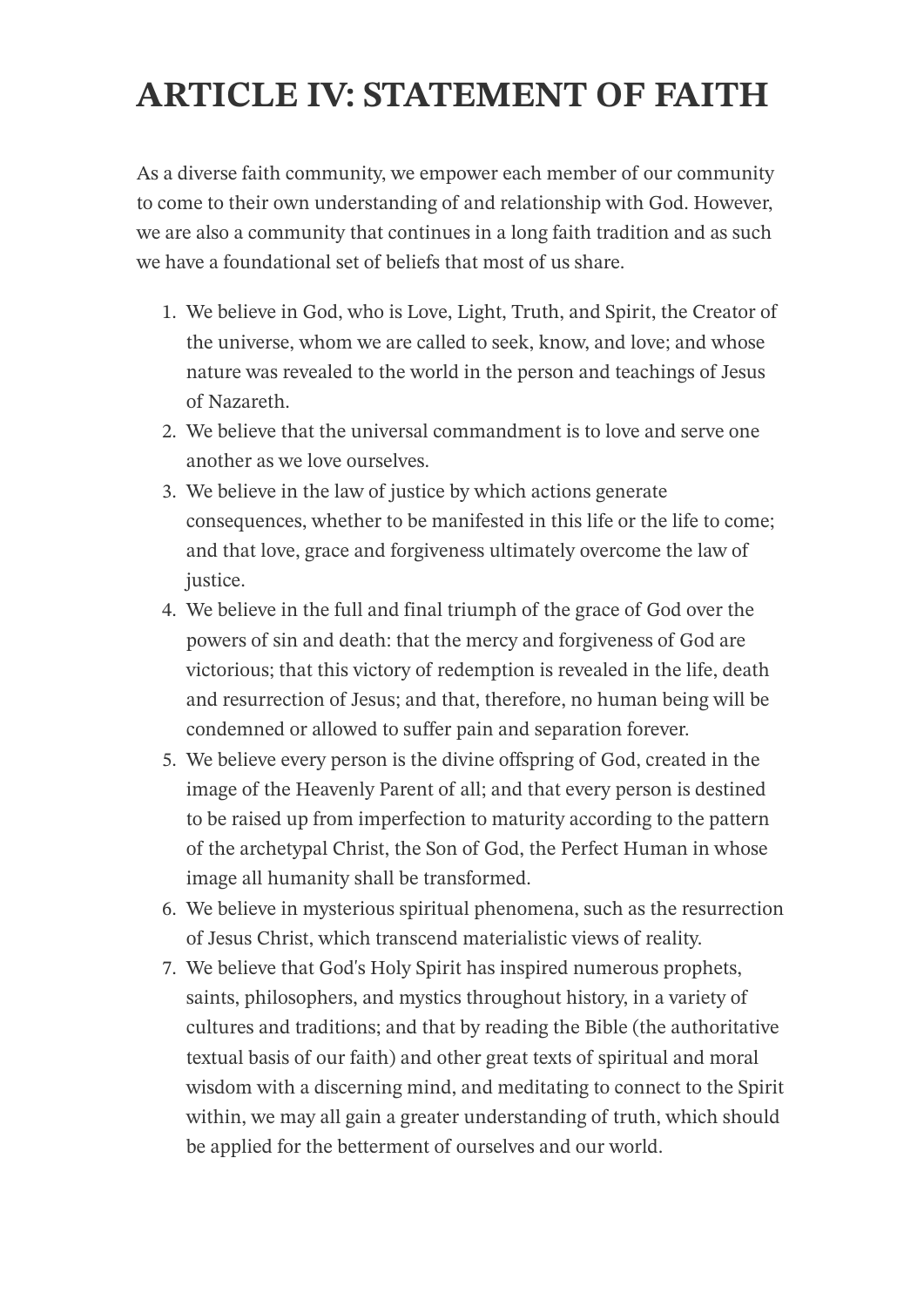Just as Jesus welcomed everyone to his table, so we too welcome everyone to worship with us and to be an equal member of our community regardless of their race, gender, gender identity, age, class, nationality, political affiliation, sexual orientation, physical or mental ability, or any other characteristic of human diversity.

# **ARTICLE V: GOVERNANCE**

The governance of this church is vested solely in its members, hereinafter called "the congregation," who in accordance with the provisions of this constitution and its bylaws exercise the right of control in all its affairs. It is subject to the control of no other ecclesiastical body, but it accepts the obligations of mutual counsel, cooperation, and fellowship with other Universalist churches. This church will cooperate with and mutually work with the Christian Universalist Association.

# **ARTICLE VI: NON-PROFIT STATUS**

The church is organized and shall be operated exclusively for religious, charitable, and educational purposes within the meaning of Section  $501(c)(3)$ of the Internal Revenue Code of 1986 as amended, unless any law shall be repressive in scope and/or nature, that it is our duty to democratically oppose it on the basis of the right of free exercise of religious beliefs and peaceable assembly. The church is formed for any lawful purpose or purposes under the laws of the State of Texas, including any purpose described by Section 2.002 of the Texas Business Organizations Code.

No part of the net earnings of the church shall inure to the benefit of, or be distributable to its members, trustees, officers, or other private persons, except that the church shall be authorized and empowered to pay reasonable compensation for services rendered and to make payments and distributions in furtherance of the purposes set forth in Article 3. No substantial part of the activities of the church shall be the carrying on of propaganda, or otherwise attempting to influence legislation, and the church shall not participate in, or intervene in (including the publishing or distribution of statements) any political campaign on behalf of or in opposition to any candidate for public office. Notwithstanding any other provision of these articles, the church shall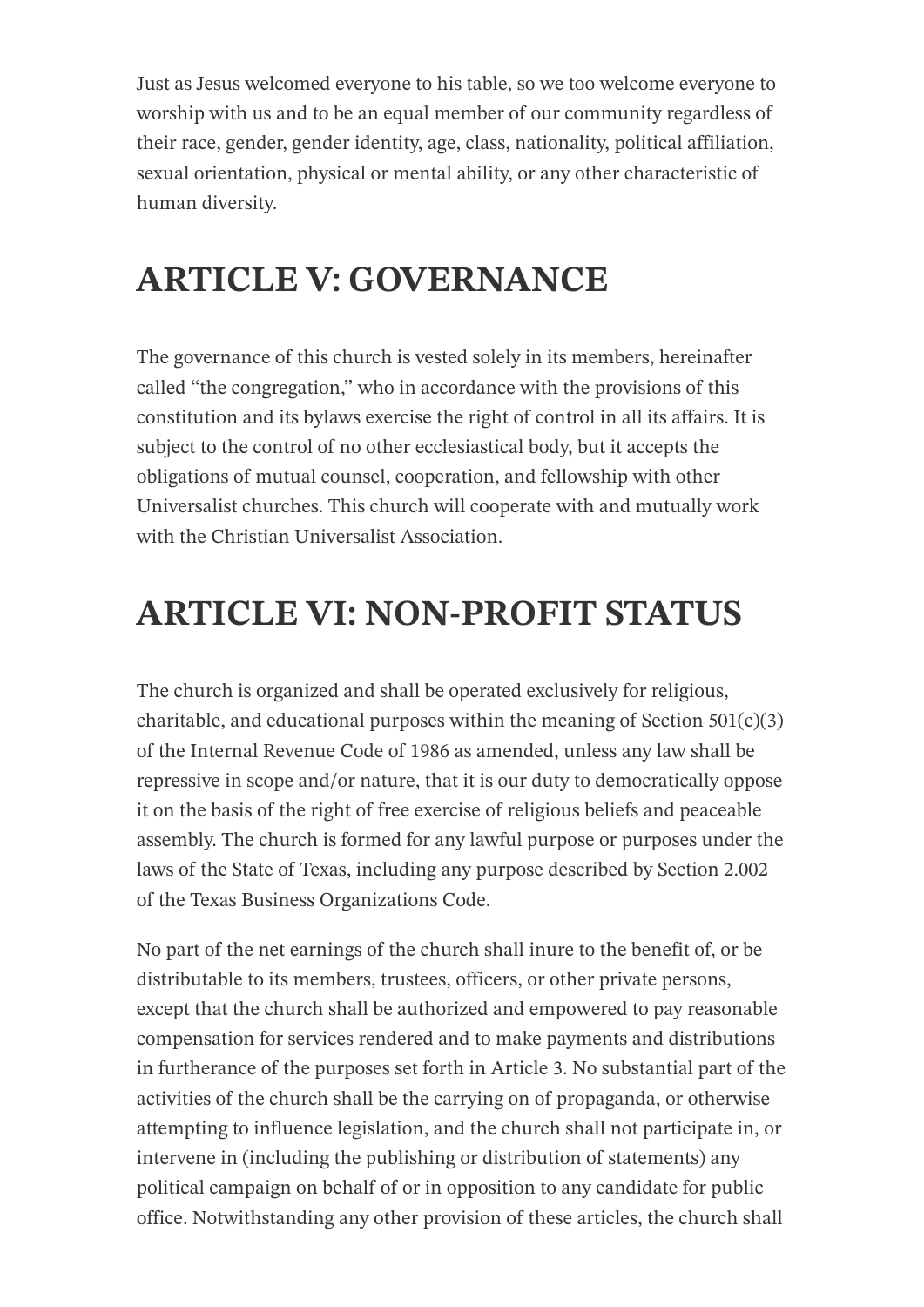not, except to an insubstantial degree, engage in any activities or exercise any powers that are not in furtherance of its purposes.

# **ARTICLE VII: DISSOLUTION**

Upon discontinuance of this church by dissolution or otherwise, any assets lawfully available for distribution are to be transferred to one or more organizations qualifying as an exempt organization under Section  $501(c)(3)$ of the Internal Revenue Code, as amended, by a majority of members attending at a duly called congregational meeting.

# **Bylaws**

# **ARTICLE 1 - MEMBERSHIP**

## **1.1 MEMBERSHIP CRITERIA**

Membership in this church shall be open to any person who affirms our statement of faith.

### **1.2 CLASSES OF MEMBERSHIP**

Membership in the church shall be either active or inactive. Only active members will be counted for purposes of determining a quorum. All members are considered to be active unless officially designated as inactive.

# **1.3 JOINING THE CHURCH**

Those who wish to become members of the church shall submit a written request for church membership to the pastor or the church council. All membership requests must be approved by a majority vote of the church council.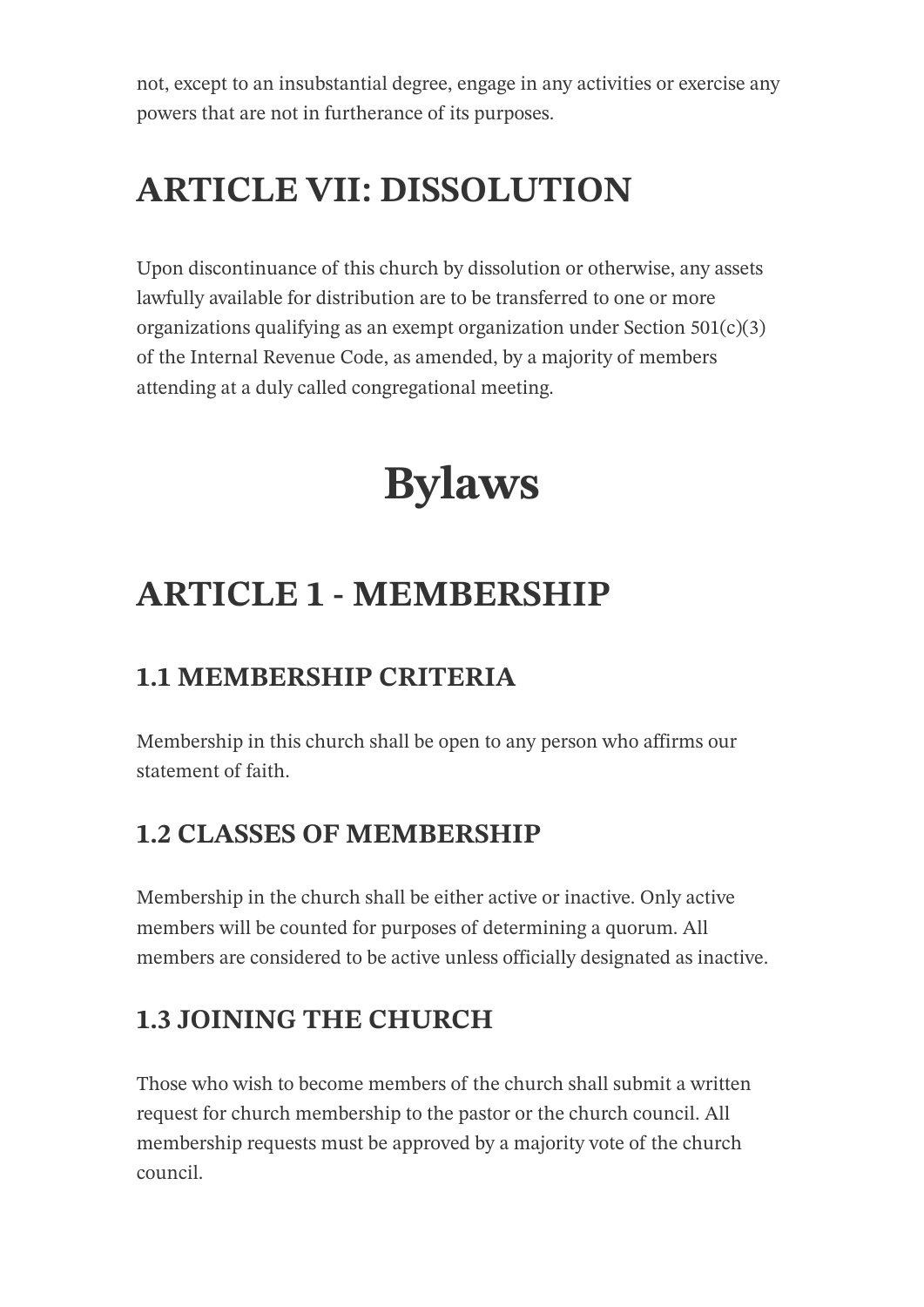## **1.4 CARE GROUPS**

In order to make certain that every member and family in the church experiences the love and support of the whole congregation, each active member and friend of the church shall be placed into a care group. While the number of active church members and friends of the church is less than twelve (12), there shall be only a single care group under the care of the pastor. Once the number of active church members and friends of the church exceeds twelve (12) the church shall divide the active members and friends of the church into multiple care groups each under the care of a deacon.

### **1.5 CHANGES IN MEMBERSHIP**

Each year the pastor, the active deacons, and the church clerk will make a list of members who have not participated in any aspect of the life of the church for at least one year. At a church council meeting prior to the annual congregational meeting this list shall be presented with a recommendation that these people be designated as inactive members. The change in status from active to inactive shall be effective upon approval by the church council. An active member may also request to be considered inactive. This change in status shall be effective upon the receipt of such a request in writing.

An inactive member shall be restored to active status if they resume participation in the life of the church.

The pastor will make an effort to contact each inactive member at least once a year.

Any member, whether active or inactive, may remove themselves from membership by written request.

### **1.6 FRIENDS OF THE CHURCH**

Persons who are not members of the church but who choose to participate in the life of the church shall be considered "friends of the church" and shall have all privileges of members of the church, except that of voting in congregational meetings and that of holding office in the church.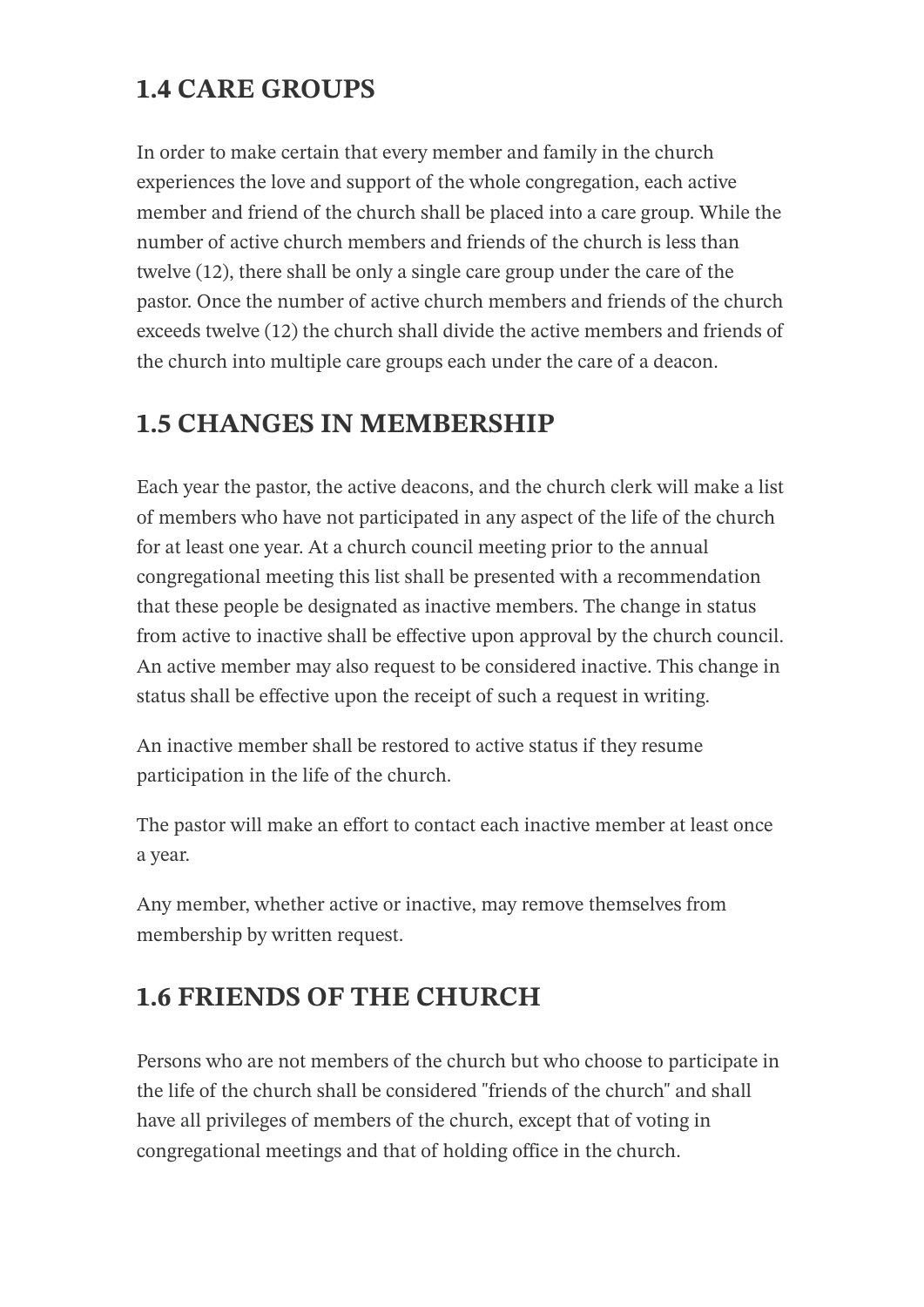# **ARTICLE 2 - CHURCH OFFICERS AND STAFF**

### **2.1 GENERAL**

All church officers must be members of the church. The officers of this church shall be the pastor, a moderator, a clerk, a treasurer, the deacons, and the trustees. The staff of this church shall be those persons employed by this church. The person or persons serving as pastor, church treasurer, and church clerk at the time these constitution and bylaws are adopted shall be considered as elected by the church pursuant to the appropriate provisions of these bylaws.

### **2.2 PASTOR**

#### **2.2.1 Role of the Pastor**

The pastor will lead the church, church officers, staff, and organizations to accomplish the mission of the church.

The pastor is the leader of the pastoral ministries of the church. As such, the pastor will work with the staff to:

- 1. Lead the church to engage in fellowship of worship, witness, education, ministry, and application.
- 2. Proclaim the gospel to believers and unbelievers.
- 3. Care for the church's members and other persons in the community.

The pastor must be an ordained minister and should hold standing in the Christian Universalist Association. The pastor shall be chosen and called by the church whenever a vacancy occurs.

#### **2.2.2 Scriptural Foundation**

Church pastors, also called ministers, elders, or presbyters, have existed since the earliest churches appointed elders to oversee and serve the needs of the local church. Paul wrote about the requirements of such church leaders in his **letters**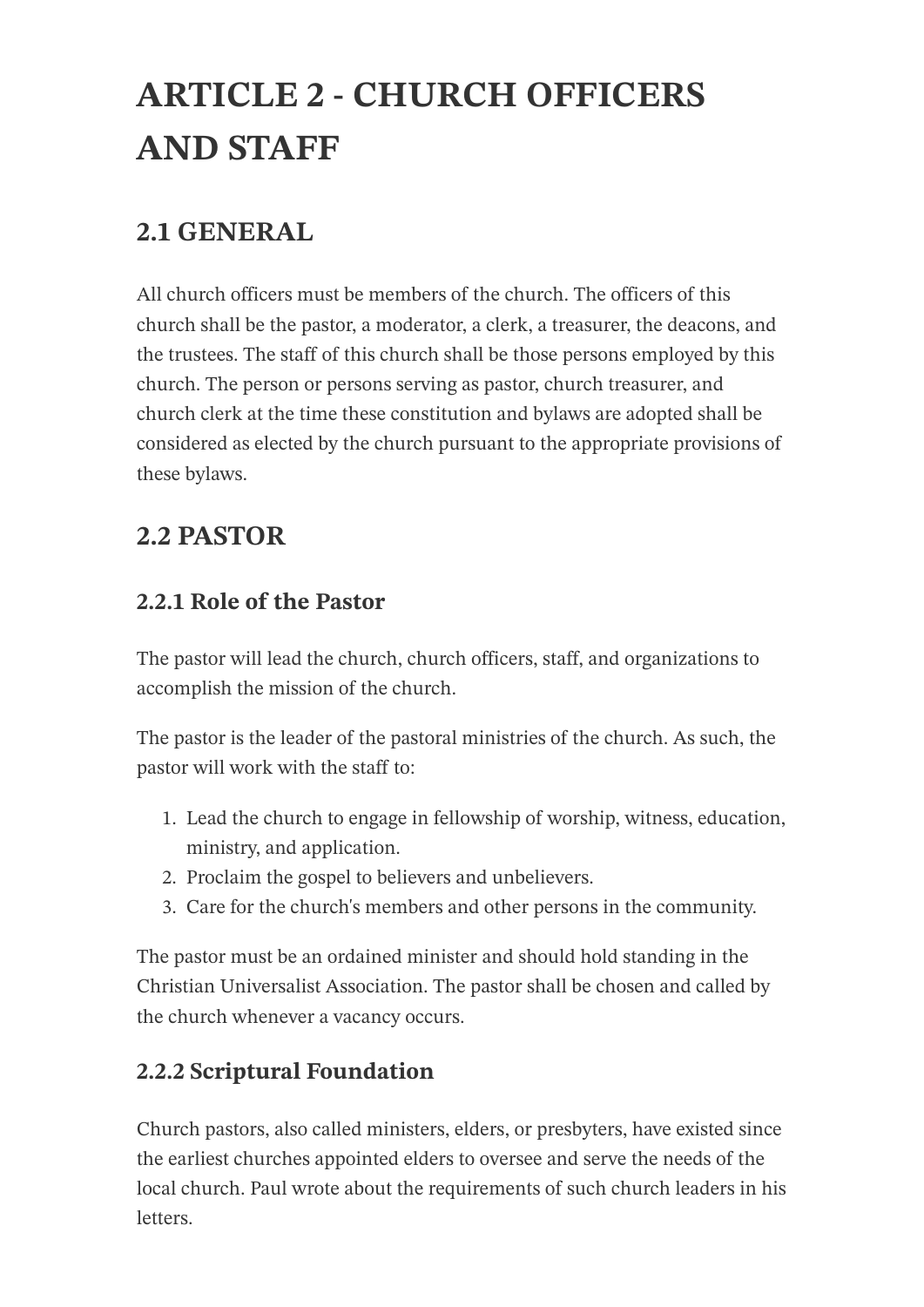*"This saying is reliable: if anyone has a goal to be a supervisor in the church, they want a good thing. So the church's supervisor must be without fault. They should be faithful to their spouse, sober, modest, and honest. They should show hospitality and be skilled at teaching. They shouldn't be addicted to alcohol or be a bully. Instead, they should be gentle, peaceable, and not greedy. They should manage their own household well—they should see that their children are obedient with complete respect, because if they don't know how to manage their own household, how can they take care of God's church? They shouldn't be new believers so that they won't become proud and fall under the devil's spell. They should also have a good reputation with those outside the church so that they won't be embarrassed and fall into the devil's trap." (1 Timothy 3:1–7, CEB)*

*"The reason I left you behind in Crete was to organize whatever needs to be done and to appoint elders in each city, as I told you. Elders should be without fault. They should be faithful to their spouse, and have faithful children who can't be accused of self-indulgence or rebelliousness. This is because supervisors should be without fault as God's managers: they shouldn't be stubborn, irritable, addicted to alcohol, a bully, or greedy. Instead, they should show hospitality, love what is good, and be reasonable, ethical, godly, and self-controlled. They must pay attention to the reliable message as it has been taught to them so that they can encourage people with healthy instruction and refute those who speak against it." (Titus 1:5–9, CEB)*

In the past, these verses have sometimes been used to discriminate against individuals in the church. As a diverse community of faith we wish to embrace this scriptual description of the pastorate and at the same time expand it so that we can also embrace the realities of modern life while maintaining the intent of the original authors. As such, we wish to clarify that pastors in our church should be trustworthy, sincere, and faithful people. They should not lie or be two-faced. They should be trustworthy with money. They should assume good intentions, communicate directly, and not spread gossip or hearsay. They should be faithful to the commitments they have made to their romantic and/or sexual partners, whatever those commitments might be. They should not bully or use intimidation to achieve their goals. They should be good public speakers and be skilled at teaching. They should show hospitality, love what is good, and be reasonable, ethical, godly, and self-controlled. They should be welcoming of all and understand that all human beings are children of God. They should have faith in the universal salvation of all people through Jesus Christ and they should encourage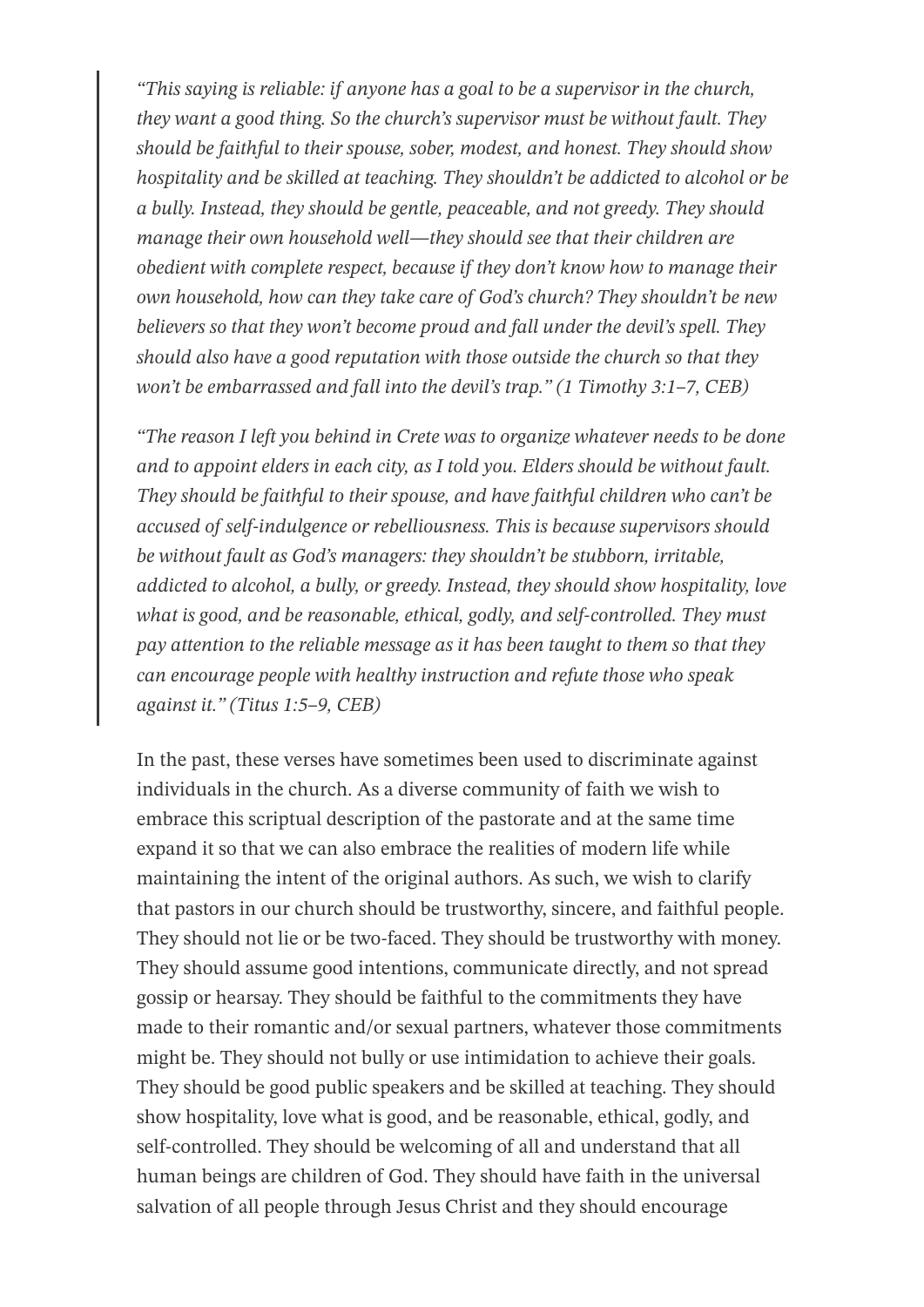people through instruction in the faith and refute those who speak against it.

In addition, our church shall not discriminate against pastors on the basis of race, age, gender identity, sexual orientation, family structure, or any other aspect of human diversity.

#### **2.2.3 Pastor Selection Committee**

Upon the office of pastor becoming vacant, the church council shall nominate church members to serve on a pastor selection committee. The church, by a majority vote of those voting members present, shall elect the members of the pastor selection committee.

The pastor selection committee shall seek out a suitable candidate for pastor. Any church member may make recommendations to the pastor selection committee. The pastor selection committee's recommendation will constitute a nomination. The committee shall bring to the consideration of the church only one candidate at a time. The election shall take place at a church meeting called for that purpose, of which at least one week's notice to the church has been given. The election shall be by secret ballot and an affirmative vote of at least three fourths (3/4) of those voting members present shall be necessary to extend a call to a candidate for pastor. The pastor, thus elected, shall serve until the relationship is terminated either by their request or the church's request.

#### **2.2.4 Recall of Pastor**

The pastor may be recalled by the church at a church meeting called for that purpose, of which at least two weeks' notice to the church has been given. The recall vote shall be by secret ballot and an affirmative vote of three fourths (3/4) of the voting members present shall be necessary to recall the pastor at which time the office of pastor shall be declared vacant.

A recall meeting may be called by a written petition signed by not less than one fourth (1/4) of the active members. The moderator for this recall meeting shall be the church clerk, or in the clerk's absence or refusal to serve, another church member shall call the church to order and preside over the election of an acting moderator. The pastor will not serve as the moderator for this meeting. In the event the pastor is recalled, termination will be immediate and the church may provide severance pay to the pastor of not more than one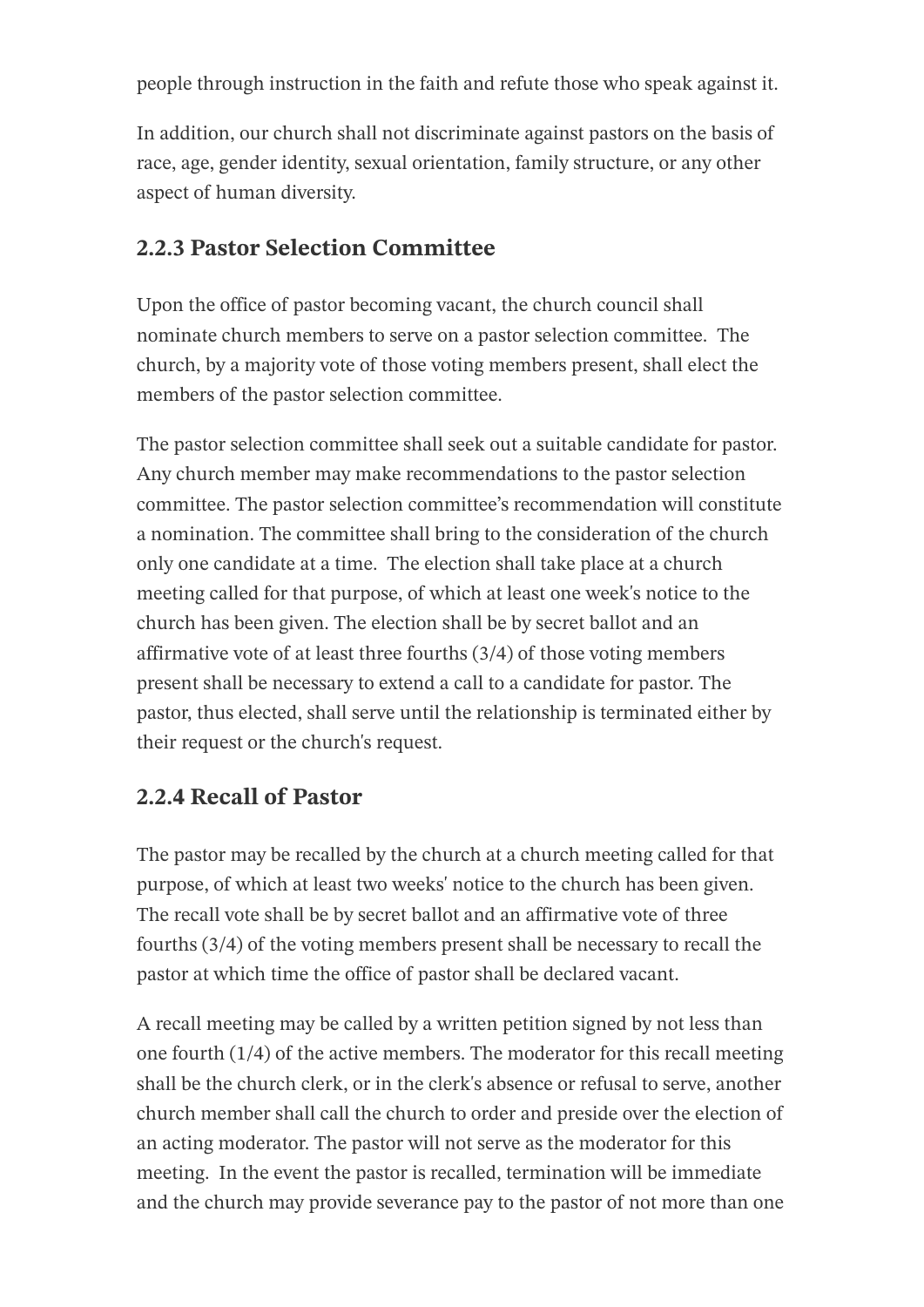twelfth (1/12) of their total annual compensation, such severance pay being payable within thirty (30) days of termination. In the event the pastor is recalled for gross misconduct, as may be solely determined by the voting members of the church, then such severance pay shall be considered forfeited.

#### **2.2.5 Pastor Resignation**

If the pastor wishes to resign from their position, it is requested that they give at least one month's notice.

#### **2.2.6 Supply and Selection of Interim Pastor**

During such time as the church is without an elected pastor, the following procedure shall be followed:

- 1. The church council shall be responsible for obtaining pulpit supply (a person to fulfill the preaching ministry of the church).
- 2. The church council may offer in nomination to the church a person to be named to the position of "interim pastor."

## **2.3 CHURCH STAFF**

This church shall call or employ only such staff members as the church shall need. When the need for staff members is determined, the church council shall prepare a job description for each staff position. Upon recommendations by the church council, such staff positions will be created after being approved by the church. The staff shall operate under the supervision and auspices of the pastor. During any such time as the church is without a pastor, the church council shall designate a staff member to assume the personnel responsibilities ordinarily assumed by the pastor.

Staff members shall be employed by majority vote of those voting members present at a church meeting called for that purpose, upon recommendation of the church council and pastor. These staff members may be terminated by a majority vote of the voting members present at a church meeting called for that purpose, upon recommendation by the church council and pastor, or upon presentation of a written petition signed by not less than one fourth (1/4) of the resident voting members.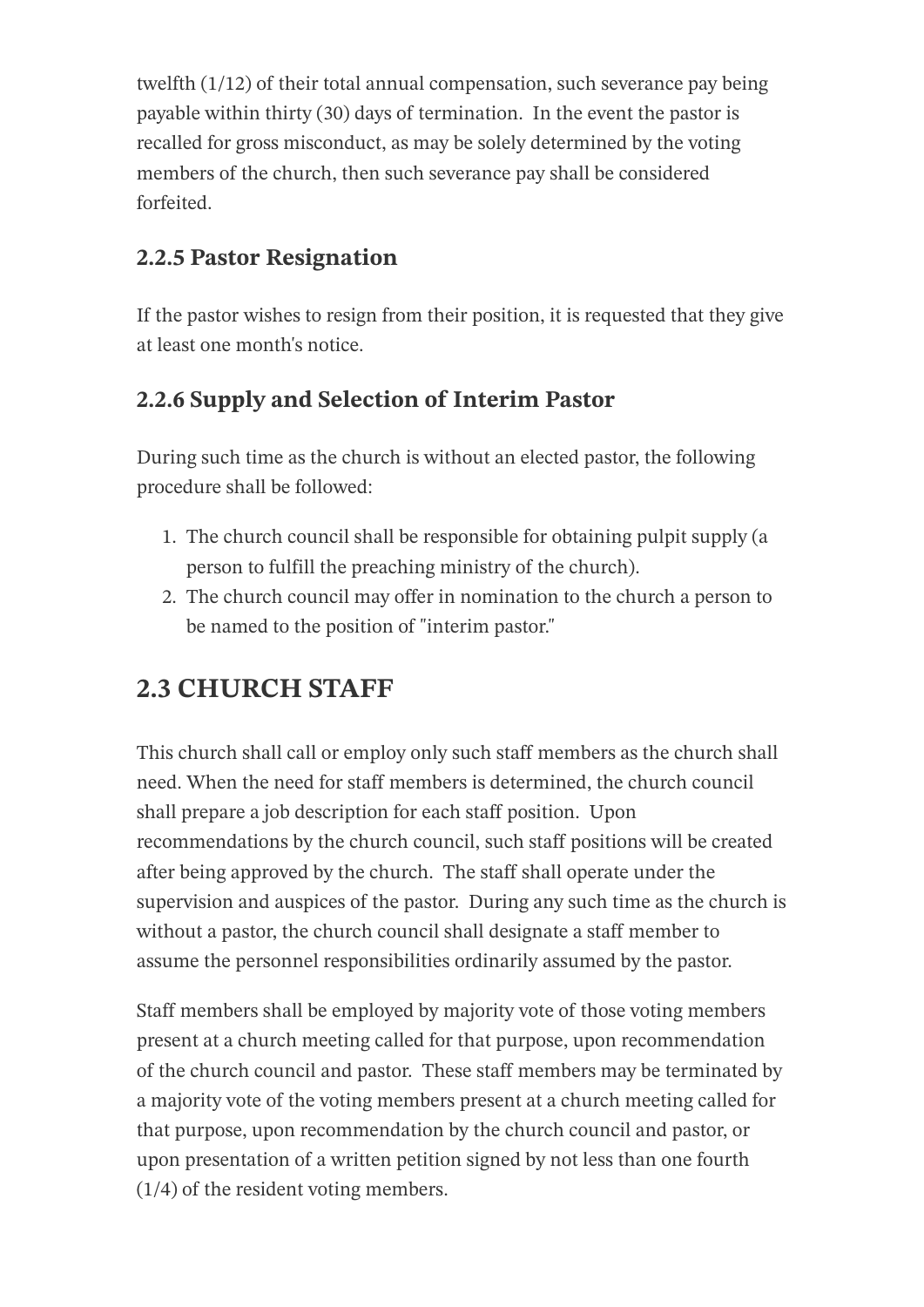### **2.4 MODERATOR**

The moderator shall be the pastor except when otherwise specified in these bylaws. In the absence of the pastor, either the chairperson of the diaconate shall be the moderator or if unavailable the church clerk shall call the church to order and preside over the election of an acting moderator.

## **2.5 CLERK**

The church shall elect annually a clerk as its clerical officer. The clerk shall keep an accurate record of the proceedings of each congregational meeting of the church; shall give required notice of all meetings where notice is necessary as prescribed in these bylaws; shall prepare the annual church letter to the association; shall keep a register of the names of members with dates of admission, baptism, dismissal, and death; shall preserve on file all official written communications and reports; shall perform any other duties assigned by the church. All records of the church are considered church property. The pastor, upon recommendation by the church clerk, may assign certain clerical duties of the church clerk to a staff member.

## **2.6 TREASURER**

The church shall elect annually a treasurer as its financial officer. The treasurer shall be elected for a period of one (1) year and shall not serve more than three (3) consecutive years. The treasurer shall be bonded, the church paying for a bond, a copy of which shall be filed with the church.

Church financial records shall generally be maintained to the maximum extent practical in accordance with Generally Accepted Accounting Principles (GAAP). Segregation of financial duties to the maximum extent practical to ensure good internal control over church finances is an integral part of the accounting system.

The treasurer and pastor jointly may assign clerical duties of the treasurer to church staff (or church member volunteers) to help ensure maximum safeguards of the church finances. The church council should review the procedures on an ongoing basis to ensure such procedures are at all times adequate for the church size and growth.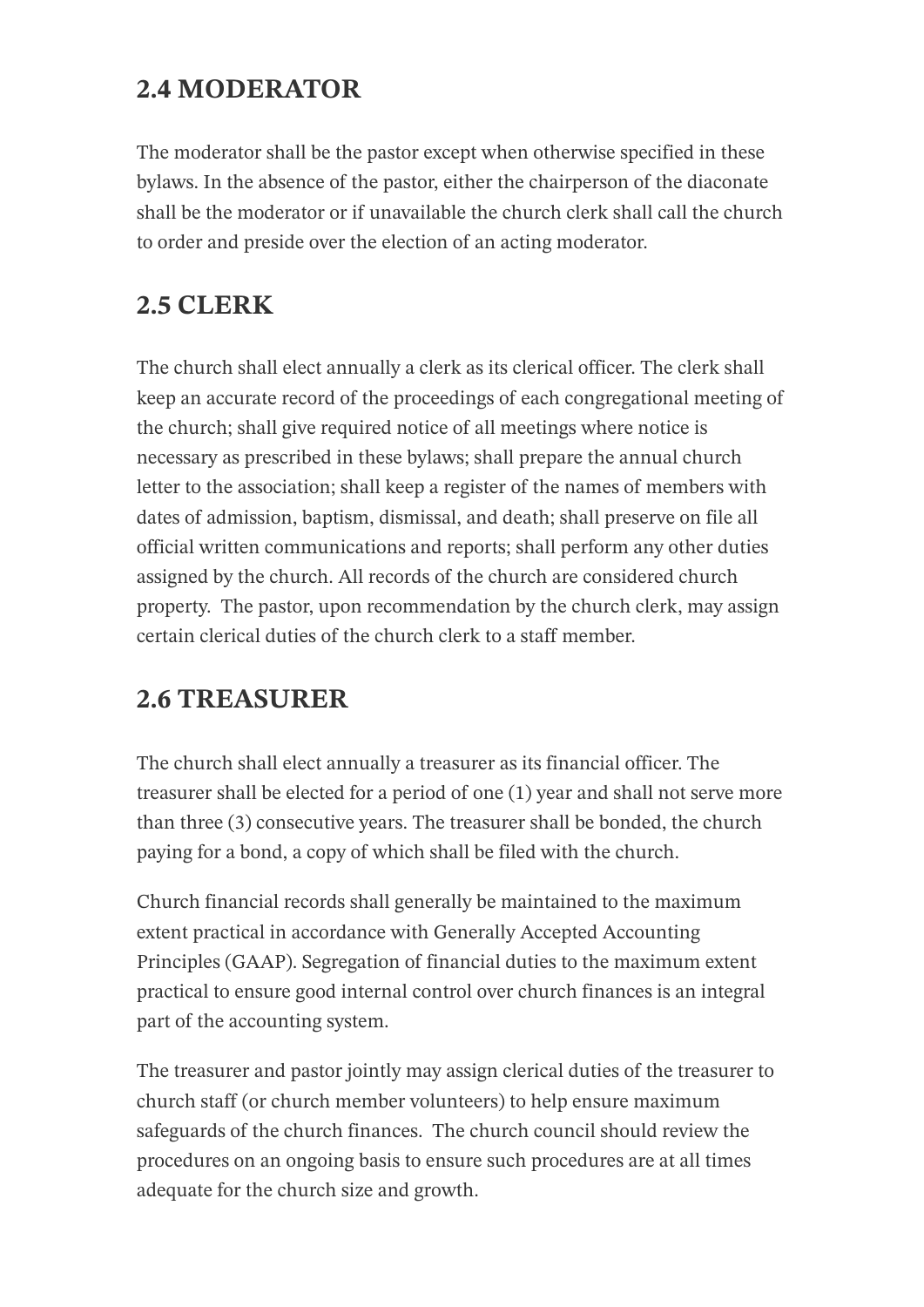The following finance functions are the overall responsibility of the treasurer (or their delegates):

- 1. Deposit of all church receipts.
- 2. Payment of all authorized church expenses.
- 3. Maintenance of accounting records to support all receipts and disbursements.
- 4. Preparation of all financial reports.
- 5. Presentation of financial reports at regular congregational meetings for church approval.
- 6. Preservation of all financial reports and records as a part of the permanent church records.
- 7. Making all records available annually for audit (either by an internal committee and/or outside independent auditors).

## **2.7 DEACONS**

#### **2.7.1 Purpose**

The purpose of the deacons shall be serve the church, assisting the pastor in caring for the spiritual, pastoral, and physical needs of church's members and other persons in the community.

#### **2.7.2 Scriptural Foundation**

The office of deacon has existed since the early years of the church. The word "deacon" comes from the Greek word "diakonos" meaning "servant". As such, deacons are first and foremost to be servants of the church. The apostles ordained the first deacons to help minister to members of the church so that the apostles could focus on teaching and preaching the gospel. Likewise, we ordain deacons to help care for the pastoral needs of the congregation so that the pastor may focus more time on preaching and teaching and so that the needs of the church members are not forgotten or ignored.

*"About that time, while the number of disciples continued to increase, a complaint arose. Greek-speaking disciples accused the Aramaic-speaking disciples because their widows were being overlooked in the daily food service. The Twelve called a meeting of all the disciples and said, "It isn't right for us to set aside proclamation of God's word in order to serve tables. Brothers and*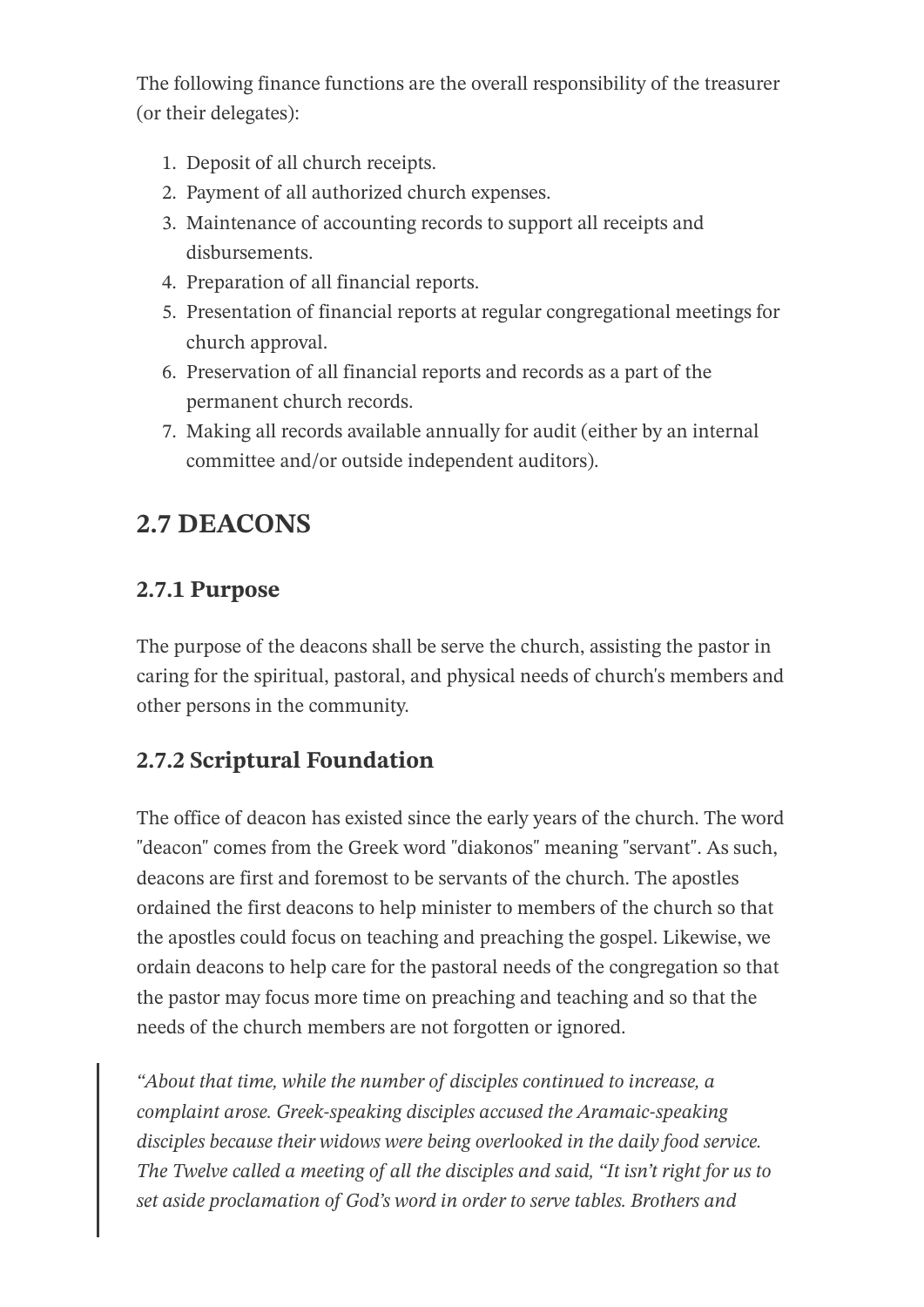*sisters, carefully choose seven well-respected men from among you. They must be well-respected and endowed by the Spirit with exceptional wisdom. We will put them in charge of this concern. As for us, we will devote ourselves to prayer and the service of proclaiming the word." This proposal pleased the entire community. They selected Stephen, a man endowed by the Holy Spirit with exceptional faith, Philip, Prochorus, Nicanor, Timon, Parmenas, and Nicolaus from Antioch, a convert to Judaism. The community presented these seven to the apostles, who prayed and laid their hands on them. God's word continued to grow. The number of disciples in Jerusalem increased significantly. Even a large group of priests embraced the faith." (Acts 6:1–7, CEB)*

The early church also laid out requirements for those who were chosen to be deacons. They were to be dignified, sincere, and faithful people who were not heavy drinkers, greedy for money, or gossipy. They were also to be faithful to their spouses and manage their households well.

*"In the same way, servants in the church should be dignified, not two-faced, heavy drinkers, or greedy for money. They should hold on to the faith that has been revealed with a clear conscience. They should also be tested and then serve if they are without fault. In the same way, women who are servants in the church should be dignified and not gossip. They should be sober and faithful in everything they do. Servants must be faithful to their spouse and manage their children and their own households well. Those who have served well gain a good standing and considerable confidence in the faith that is in Christ Jesus." (1 Timothy 3:8–13, CEB)*

In the past, these verses have sometimes been used to discriminate against individuals in the church. As a diverse community of faith we wish to embrace this scriptual description of the diaconate and at the same time expand it so that we can also embrace the realities of modern life while maintaining the intent of the original authors. As such, we wish to clarify that deacons in our church should be trustworthy, sincere, and faithful people. They should not lie or be two-faced. They should be trustworthy with money. They should assume good intentions, communicate directly, and not spread gossip or hearsay. They should be faithful to the commitments they have made to their romantic and/or sexual partners, whatever those commitments might be. They should have faith in the universal salvation of all people through Jesus Christ and they should be willing to share their faith with other church members when asked.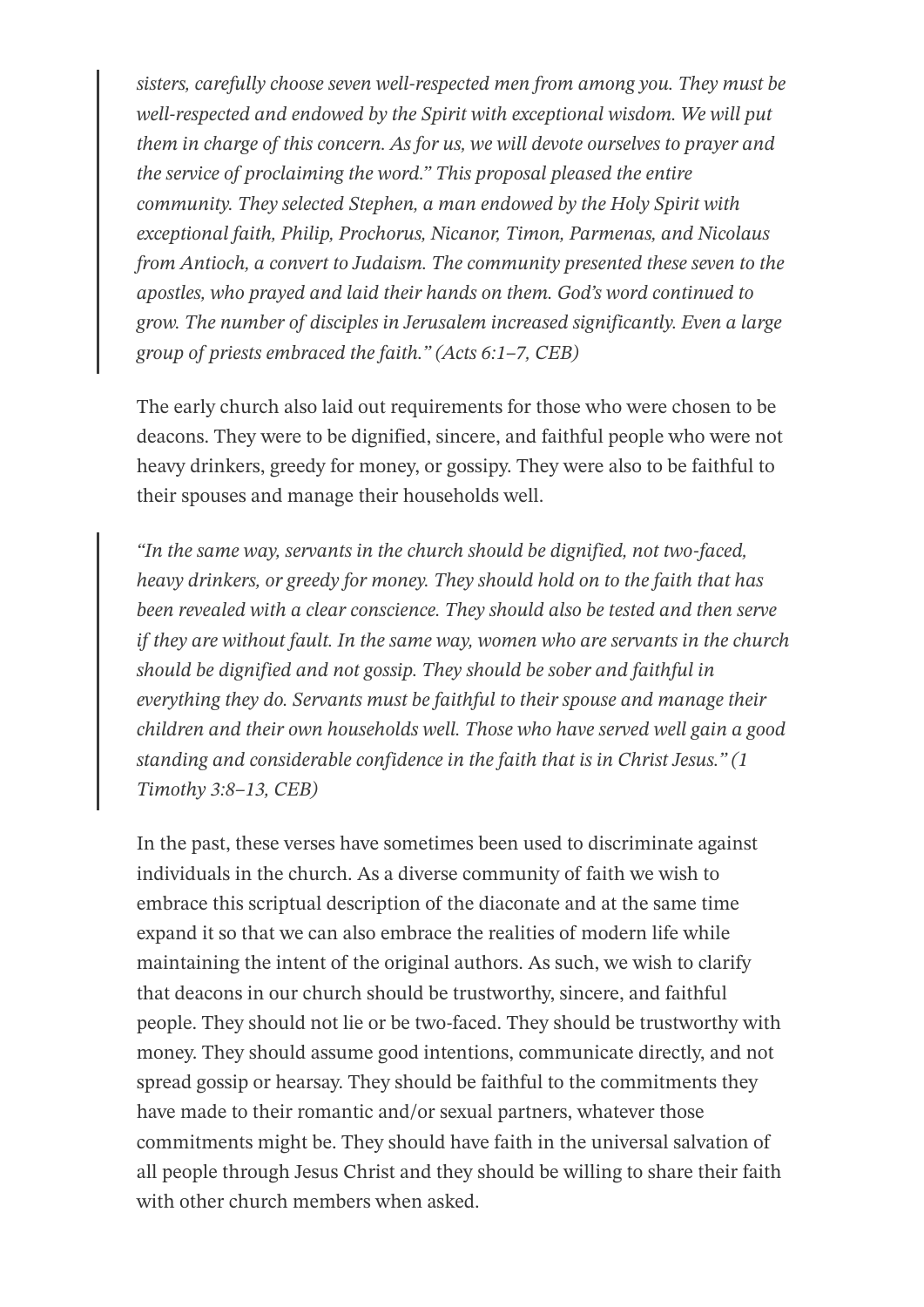In addition, our church shall not discriminate against deacons on the basis of race, age, gender identity, sexual orientation, family structure, or any other aspect of human diversity.

#### **2.7.3 Membership**

Deacons shall be classified as either active or inactive. Active deacons must also be active members of the church.

Deacons shall serve on a rotation basis. Each year the assigned term of office of approximately one third  $(1/3)$  of the number of active deacons shall expire and an election shall be held to fill vacancies. In case of death, resignation, reclassification, or termination the church may elect a deacon to fill the unexpired term. After serving a term of three years, a deacon shall be classified as an inactive deacon and shall be eligible for reelection to active status only after the lapse of at least one year. Deacons may also be classified as inactive if they have work obligations or health concerns that make service as a deacon impossible or impractical, either by their own request or by a majority vote of the active deacons.

#### **2.7.4 Nomination and Election**

At least thirty (30) days before the annual congregational meeting each year, a deacon election committee shall be formed to determine if additional deacons are needed. The committee shall have as voting members the deacon officers and three lay members nominated by the church council. The deacon election committee shall also include the pastor as a nonvoting ex officio member who shall serve to give advice and consultation to the voting members.

If additional deacons are needed, the deacon election committee shall select, interview, and receive permission to place in nomination a number of qualified nominees, if available, equal to twice the number of new deacons required.

The committee shall determine if each individual meets the following qualifications:

- 1. That the candidate meets the scriptural qualifications of a deacon;
- 2. That the candidate is sufficiently grounded in the doctrines accepted by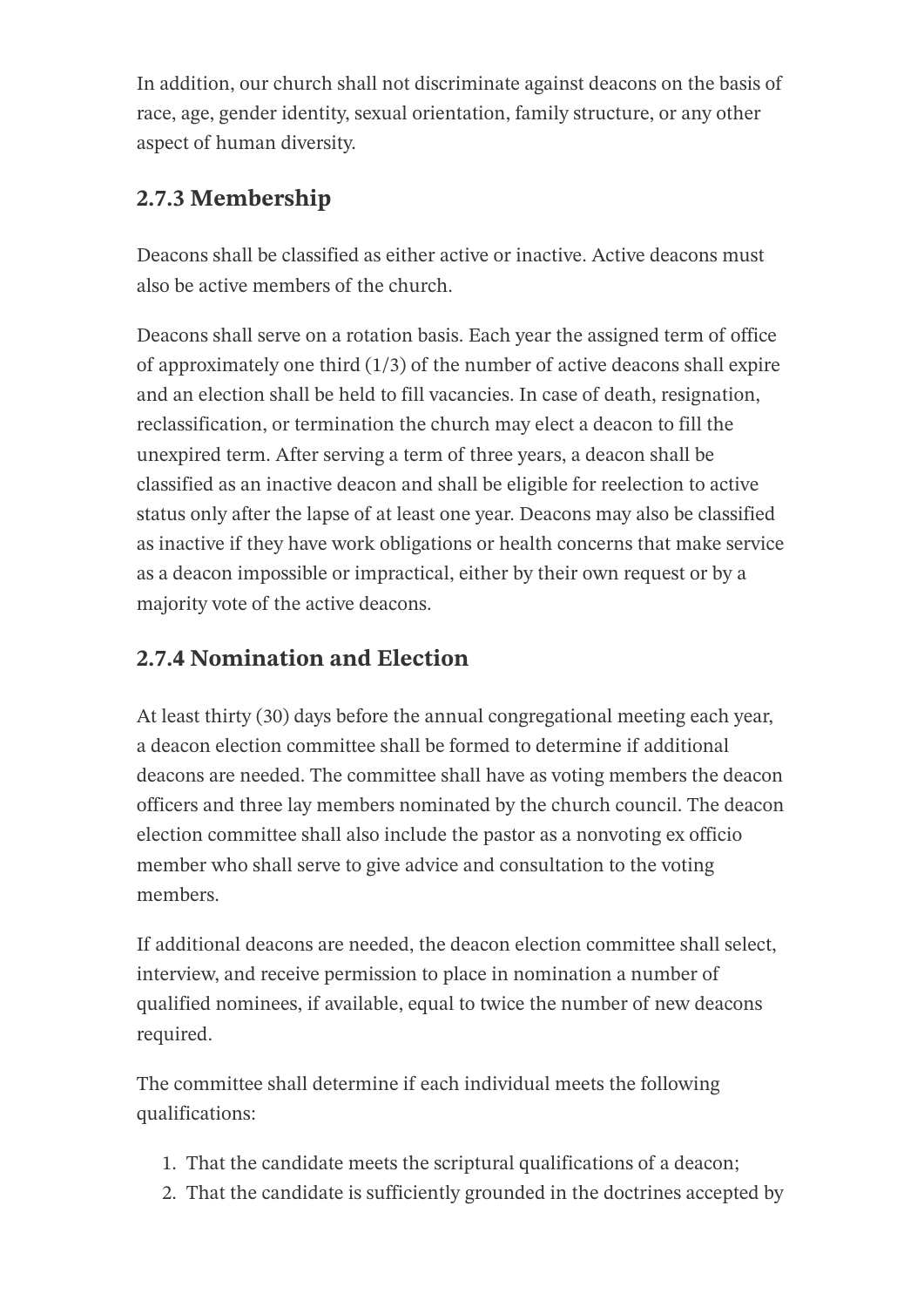this church;

- 3. That the candidate has been a member of the church for at least six (6) consecutive months;
- 4. That the candidate agrees to fulfill the responsibilities of the deacon as outlined by these bylaws.

The committee shall then prepare in ballot form the list of nominees selected in the above-described manner and provide that ballot to all active church members at least two (2) weeks before the annual congregational meeting.

Voting members that are present at the annual congregational meeting will be given a ballot and an opportunity to vote for one nominee for each new Diaconate Member needed. The nominees (equal to the number of active deacons to be elected) who receive the most votes shall be considered as elected as active deacons.

Once the election is complete, the deacon election committee shall dissolve.

#### **2.7.5 Ordination**

All those elected to be active deacons who have not been previously ordained as deacons shall be ordained by the church. The pastor and the other active deacons shall plan and conduct the ordination service.

#### **2.7.6 Responsibilities**

- 1. The deacons shall meet at least once a month. All active deacons are be expected to be in attendance at all monthly deacons meetings. A deacon may request to be excused from a meeting if they are unable to attend. Deacons who are absent (unexcused) from three (3) consecutive deacons meetings or who are absent (unexcused) from one half (1/2) of the deacons meetings for the calendar year should request to be classified as an inactive deacon.
- 2. Each active deacon shall be assigned a care group and they shall meet with the members of their care group at least once a month. They shall assist the pastor in caring for the spiritual, pastoral, and physical needs of the members of their care group and they shall keep the pastor up to date on the overall well being of those members.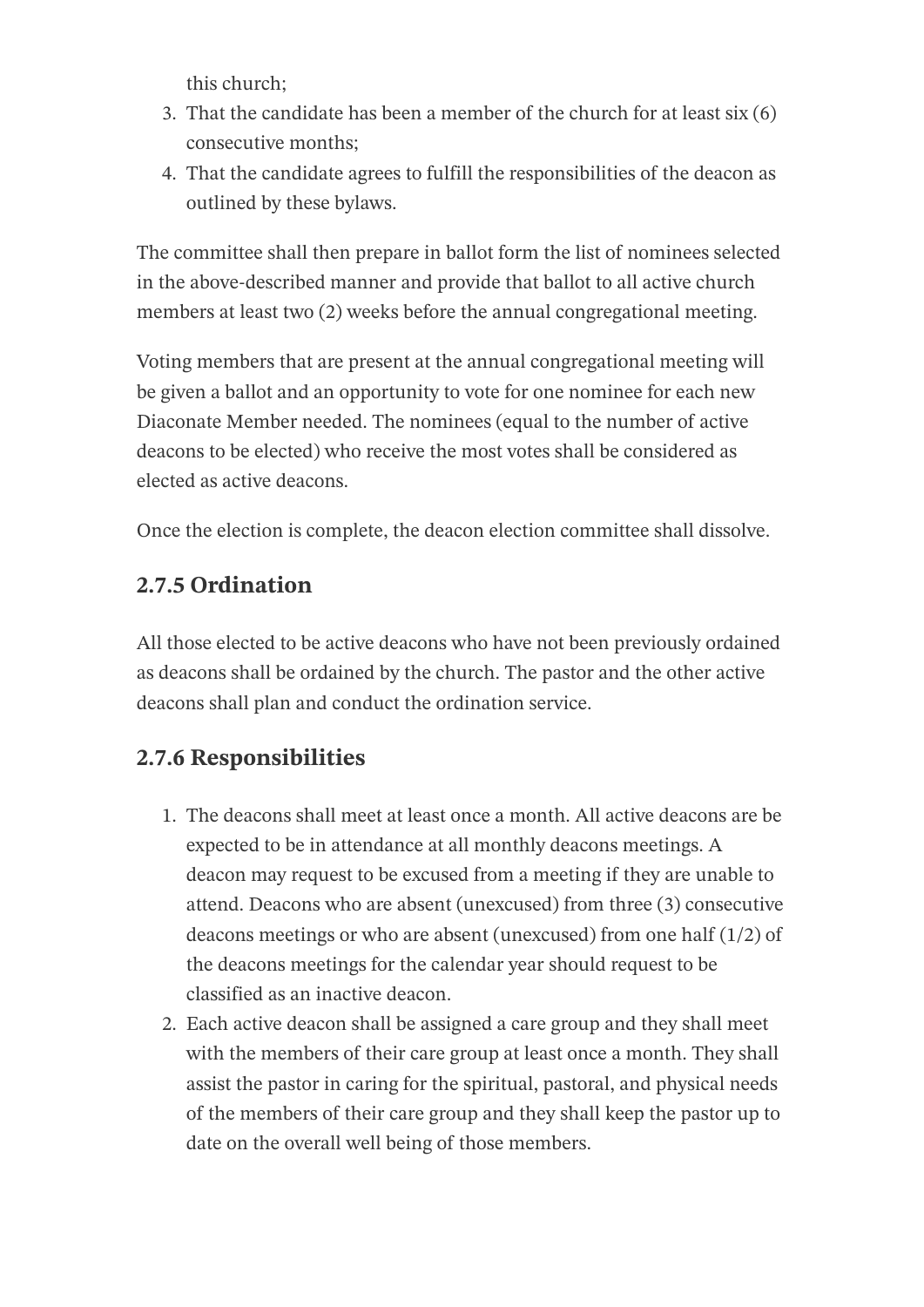#### **2.7.7 Officers**

The deacons shall elect annually to one (1) year terms a minimum of the following officers: chairperson, vice chairperson, and secretary. The deacons may elect other officers as they deem necessary. All deacon officers must be active deacons. No deacon officer shall serve more than two (2) consecutive terms in any one office.

#### **2.7.8 Termination**

The church may remove any deacon by a majority vote of the voting members present at a congregational meeting.

#### **2.8 TRUSTEES**

#### **2.8.1 Duties**

Three (3) or more trustees, elected by the church, will serve as legal officers of the church. They shall hold in trust the church property and shall serve as directors of the church. They shall have no power to buy, sell, mortgage, lease or transfer any property without a specific vote of the church authorizing each action. It shall be the function of the trustees to affix their signatures to legal documents on behalf of the church involving the purchase, sale, mortgage, rental, or transfer of property, or to other legal documents where the signatures of trustees or directors are required.

#### **2.8.2 Selection of Trustees**

The church council shall place and church members may place at an appropriately held congregational meeting names in nomination for office of trustee. Duly elected trustees shall serve 3-year terms on a rotating basis with one third (1/3) of the trustees being elected each year.

No church employee or their relative may serve as a trustee. For the purpose of the trustees, relative means "spouse; parents of either spouse; children of either spouse".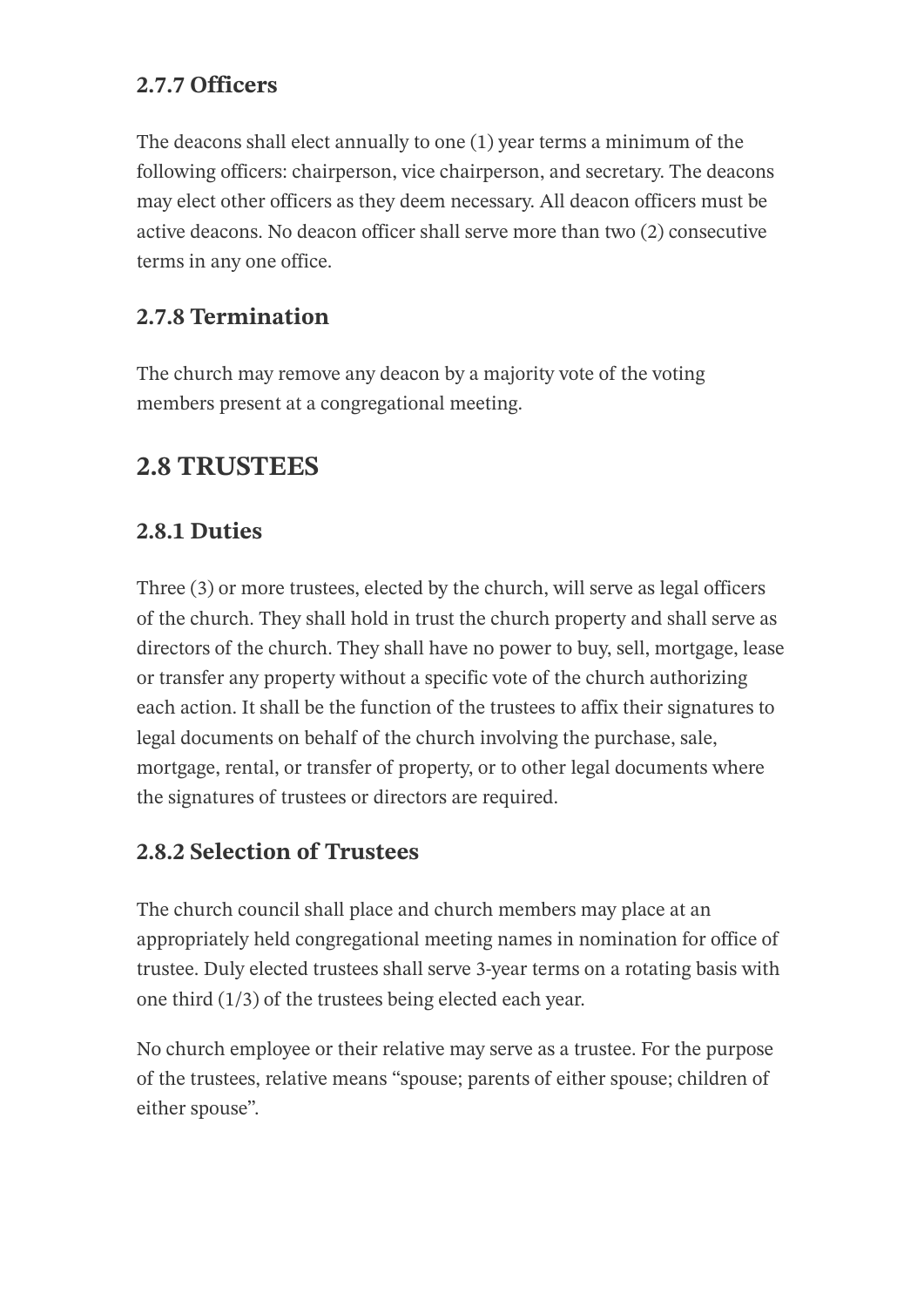Upon adoption of this constitution and bylaws, the current trustees shall continue to serve in that capacity until such time as the church council has nominated and the church has elected its new church trustees. The first trustees shall rotate off the board alphabetically, by the last name, at the end of the first, second and third year.

# **ARTICLE 3 - CHURCH COUNCIL**

### **3.1 PURPOSE**

The church council shall serve the church by leading in planning, coordinating, conducting, and evaluating the ministries and programs of the church and its organizations. The primary functions of the church council shall be to:

- 1. Help the church define its mission and define its priorities.
- 2. Coordinate studies of church and community needs.
- 3. Recommend to the church coordinated plans for ministry.
- 4. Coordinate the church's schedule of activities.
- 5. Evaluate progress in terms of church objectives and goals.

Any decision, recommendation or policy adopted by the church council is subject to review by the members of the church, and may be overruled by a two-thirds (2/3) vote of voting members present at a regular congregational meeting.

#### **3.2 MEMBERS**

The church council shall be composed of the pastor, clerk, treasurer, trustees, staff members, diaconate officers, the chairpersons of any standing committees, and the elected leaders of any church programs.

## **3.3 QUORUM**

A quorum shall consist of no fewer than four church council members and must include the pastor, deacon chairperson, or clerk.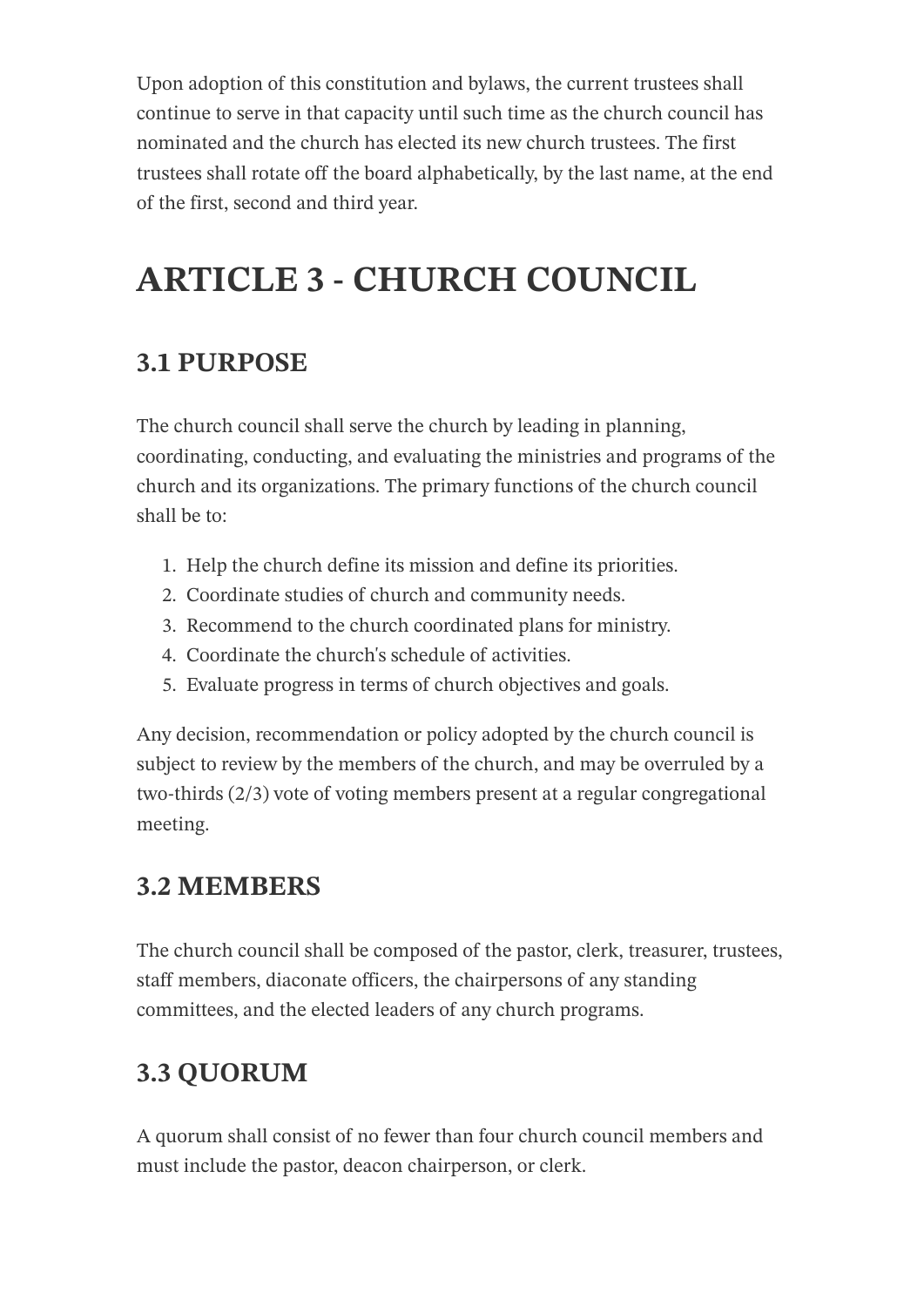# **ARTICLE 4 - COMMITTEES**

The committees of this church will consist of standing and non-standing committees. Standing committees shall be created to serve specific ongoing needs of the church. A standing committee may be dissolved by a majority vote of church members at a properly called congregational meeting when the church decides that its services are no longer warranted. A non-standing committee may be created by the church to serve a specific temporary need of the church. A non-standing committee shall be dissolved by a majority vote of church members at a properly called congregational meeting when the committee's original purpose has been accomplished. A list of all standing and non-standing committees shall be maintained by the church clerk.

Members of all church committees will be chosen from the membership of the church. No committee, standing or non-standing, shall consist of less than three (3) members. After serving a complete term, a committee member must rotate off the committee for one (1) year before being eligible for reelection to that committee.

Each committee shall elect a chairperson who shall serve as a member of the church council. The chair shall be a member of the church and shall be elected from among the committee members for a term of one year, may serve for no more than two consecutive terms in the same office, and may not be elected again to the same chairpersonship until a full one-year term has elapsed. Elections shall take place to the extent possible so that chairpersons may be recognized at the yearly meeting at which officers are elected and recognized.

Meetings of all standing committees shall be open to all members and friends of the church, with the exception of all meetings of the pastoral relations and pastor search committees, which shall be closed, and select meetings of the church council, as determined by the council. The committees holding closed meetings may invite other members and friends of the church to consult with them as needed.

Each committee shall be responsible for a report of its activities to be included in the church's annual report.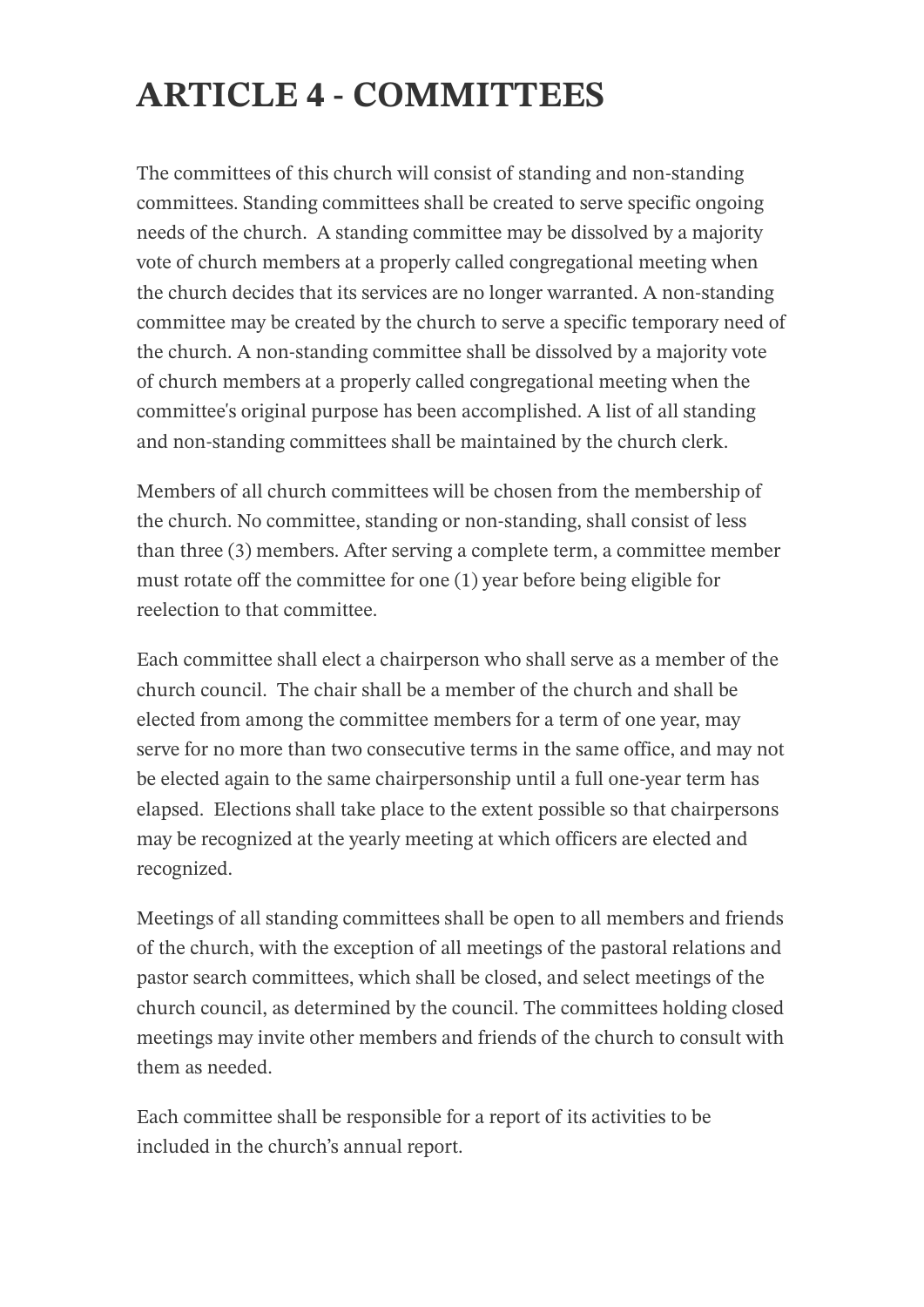# **ARTICLE 5 - CHURCH PROGRAM ORGANIZATIONS**

The church shall maintain programs necessary to achieve its mission. All organizations of the church shall be under church control, and shall report regularly to the church. The church shall elect annually from its membership persons to fill the various offices and places of leadership and instruction within these church organizations.

# **ARTICLE 6 - CHURCH MEETINGS**

### **6.1 WORSHIP SERVICES**

Regular meetings for worship shall be held on Sundays and at such other times as deemed appropriate by the pastor(s) in consultation with the church council. The meetings will be open for the entire congregation and membership of the church, and for all people, and shall be conducted under the direction of the pastor or as the church may direct under Article 2, Section 2 of these bylaws.

#### **6.2 SPECIAL SERVICES**

Any other meetings which will be essential in the promotion of the objectives of the church shall be placed on the church calendar as desired.

#### **6.3 ANNUAL CONGREGATIONAL MEETING**

The church shall hold an annual congregational meeting for the election of officers, the approval of the budget, the ammendment of the constitution and bylaws, and any other business that needs to be conducted. An agenda shall be published and distributed to the all active members at least two (2) weeks prior to the annual congregational meeting. The congregation shall be notified of the time and place of the annual congregational meeting at least thirty (30) days in advance. Unless otherwise provided in these bylaws, all officers, deacons, trustees, elected committee members, and other members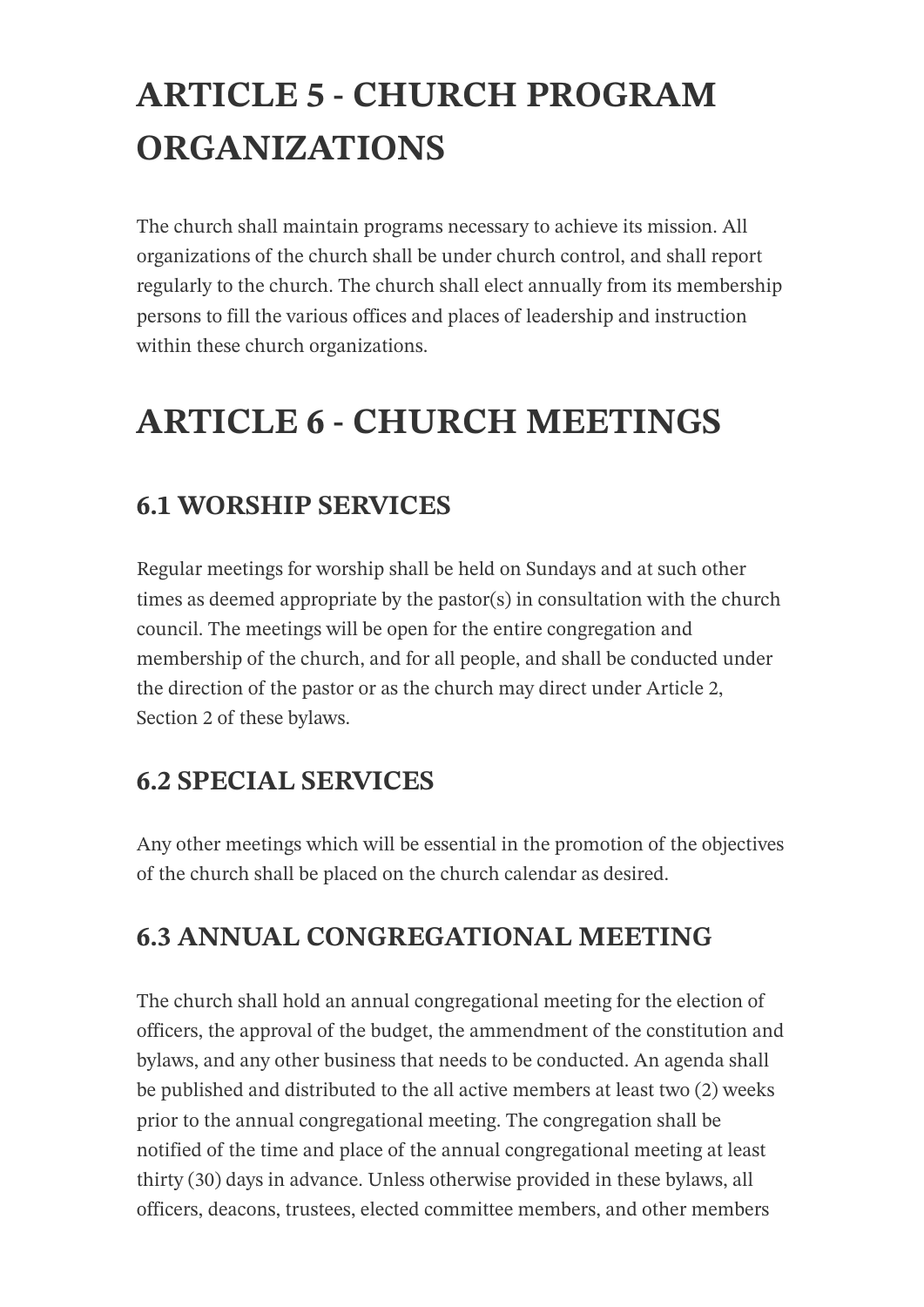of the church council shall assume the duties of their positions at the close of the meeting at which they are elected and shall serve until their successors are elected.

### **6.4 SPECIAL CONGREGATIONAL MEETINGS**

Special meetings of the congregation shall be called when requested by the pastor, any three officers or members of the church council, or at least one forth (1/4) of the active members of the congregation. The time and place of the meeting and the nature of the business to be transacted shall be announced at a regular Sunday service at least two (2) weeks prior to the date of the meeting and also in writing to all members of the church unless extreme urgency renders such notice impractical or unless otherwise specified by these bylaws.

# **6.5 QUORUM**

A quorum shall consist of no fewer than five active members or 25% of the active membership 12 years of age and older, whichever is larger. In the absence of a quorum the meeting shall be suspended until it can be reconvened on another date. All active members 12 years of age and older may participate in the decision-making process at any meeting of the congregation.

# **6.6 ELECTION OF COMMITTEE MEMBERS, OFFICERS, ETC.**

Unless otherwise specified by these bylaws, all church officers, church committee members, deacons, trustees, officers of various places of leadership, etc., shall be elected by a majority vote of the voting members present at an appropriately held annual congregational or special congregational meeting.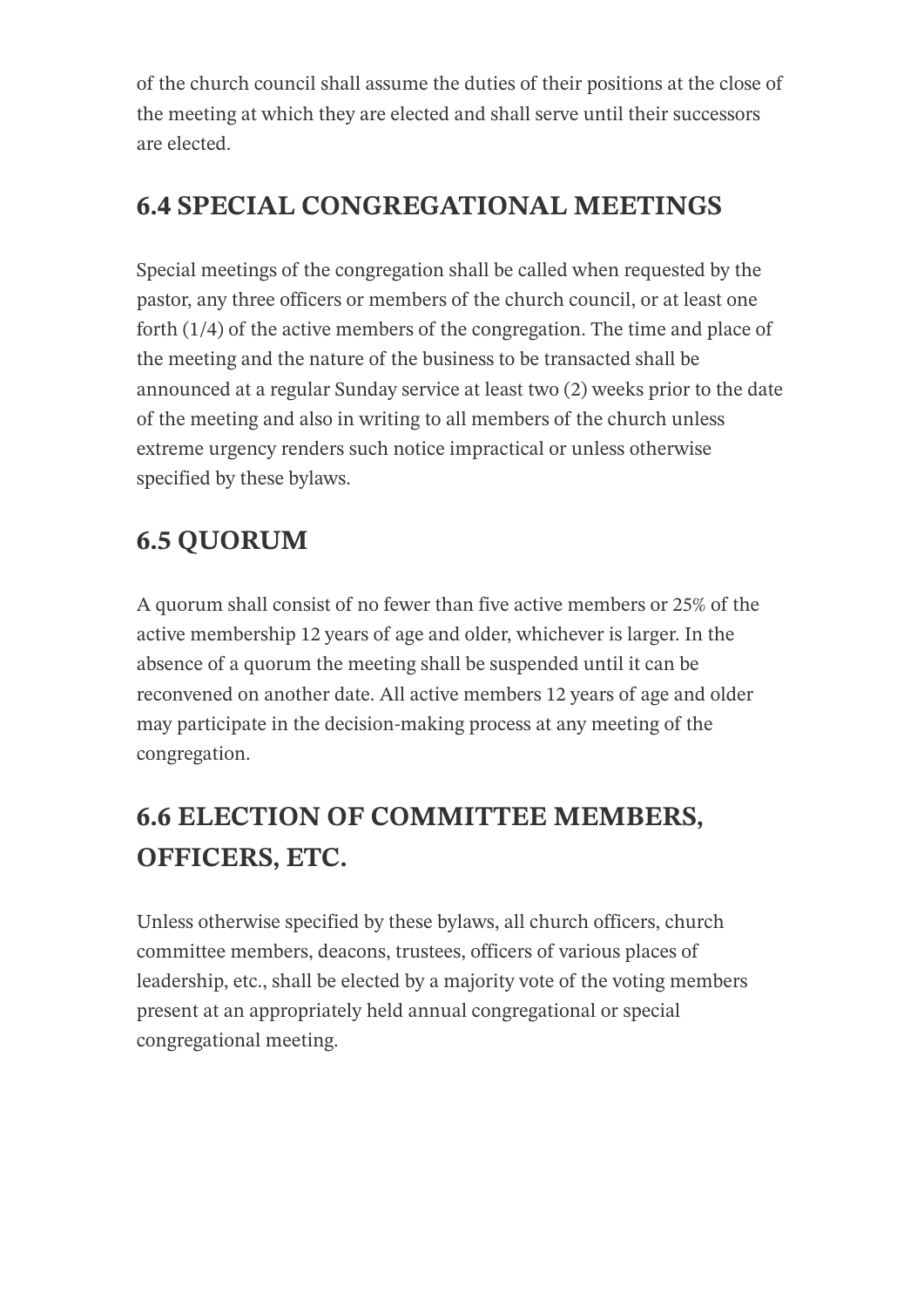# **ARTICLE 7 - CHURCH FINANCES**

### **7.1 BUDGET**

The church council shall annually prepare and submit to the church for approval an inclusive budget, indicating by item the amount needed for all local and other expenses.

It is understood that membership in the church involves financial obligation to support the church and its causes with regular proportionate gifts. At least annually, each member shall be given an opportunity to indicate support of the church's unified budget.

## **7.2 HANDLING OF FUNDS**

The treasurer shall account for all church receipts as set forth in Article 2, Section 6.

Deposits of funds shall be made by the treasurer or appointed trustees of the church.

All funds thus received will be subject to audit as set forth in Article 2, Section 6.

### **7.3 FISCAL YEAR**

The church fiscal year shall begin on April 1 and end March 31 of each year.

# **ARTICLE 8 - AMENDMENTS**

The constitution and these bylaws may be amended, modified, or repealed only by two-thirds (2/3) vote of the voting members present at any duly convened congregational meeting of the church, provided the proposed amendment shall have been presented to the church in writing at any regular or duly called congregational meeting of the church at least thirty (30) days prior to the date established for voting on said amendment. When an amendment is proposed and has been rejected by the church, that